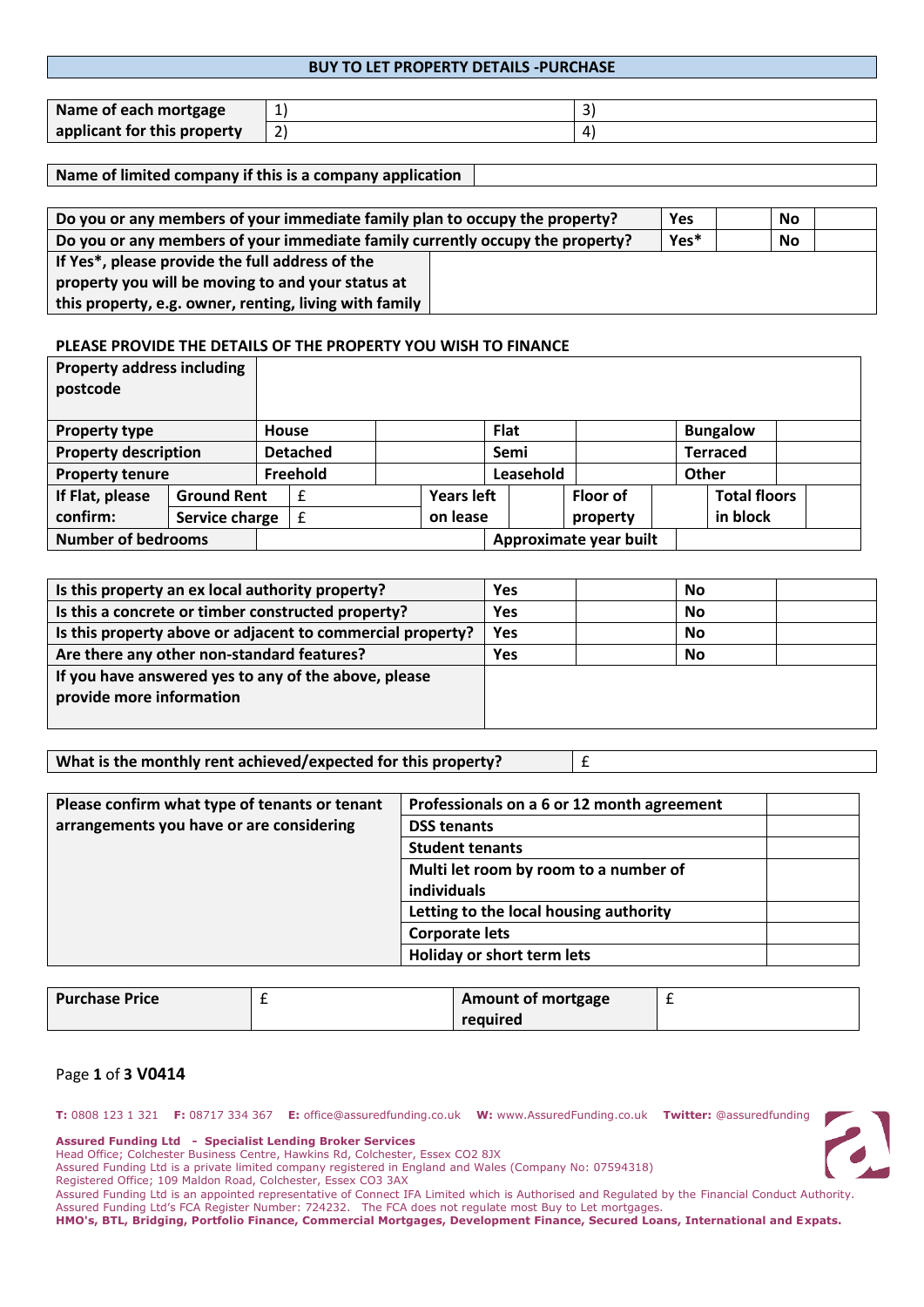| Where is your deposit coming from?                      |  | Remortgage of another property |  |  |
|---------------------------------------------------------|--|--------------------------------|--|--|
|                                                         |  | <b>Savings</b>                 |  |  |
|                                                         |  | <b>Gift from family member</b> |  |  |
|                                                         |  | <b>Other-state what</b>        |  |  |
| Are you receiving any incentives for buying this        |  |                                |  |  |
| property such as discounts, cash back, free services or |  |                                |  |  |
| goods? If yes please state what and how much            |  |                                |  |  |
| Is this an auction or                                   |  | If yes, please confirm your    |  |  |
| repossession purchase?                                  |  | completion deadline            |  |  |

| Has the vendor owned the property over 6 Months? | <b>Not Known</b> |  | Yes |  | No |  |
|--------------------------------------------------|------------------|--|-----|--|----|--|
|--------------------------------------------------|------------------|--|-----|--|----|--|

| Does the property need refurbishment before it is in a |
|--------------------------------------------------------|
| condition to be let? If yes, please state what your    |
| renovation plans are and the estimated cost            |

#### **PLEASE CONFIRM WHO THE LENDER SHOULD CONTACT TO ACCESS THE PROPERTY FOR THE SURVEY**

| <b>Name</b>                                | <b>Contact number</b> |        |  |
|--------------------------------------------|-----------------------|--------|--|
| <b>Address</b>                             |                       |        |  |
|                                            |                       |        |  |
| Please confirm if they are:   Estate Agent | Vendor (private sale) | Other- |  |
|                                            |                       |        |  |

Has this property been found with the assistance of a property club, finder or similar? | Yes | No

# **WHAT MORTGAGE FEATURES DO YOU REQUIRE?**

| What term would you like to take the whole of your mortgage over |                             |  |                       | Years |
|------------------------------------------------------------------|-----------------------------|--|-----------------------|-------|
| Rate type preferred                                              | <b>Fix</b>                  |  | Variable e.g. tracker |       |
| <b>Repayment method required</b>                                 | <b>Capital and Interest</b> |  | None, interest only   |       |
| How long would you be prepared to be                             | <b>State the maximum</b>    |  | Or tick here if you   |       |
| tied into an initial rate deal for?                              | number of years             |  | would prefer no tie   |       |
| Would you like any other mortgage features such as               |                             |  |                       |       |
| overpayments or portability? Please confirm what:                |                             |  |                       |       |

#### **PLEASE CONFIRM YOUR SOLICITORS DETAILS**

| Name of company       | <b>Acting solicitor</b> |  |
|-----------------------|-------------------------|--|
| <b>Address</b>        |                         |  |
|                       |                         |  |
| <b>Contact number</b> | <b>Email address</b>    |  |

#### **MARK HERE IF YOU WOULD LIKE US TO ARRANGE A SOLICITOR QUOTE FROM OUR COMPETITIVE PANEL**

# Page **2** of **3 V0414**

**T:** 0808 123 1 321 **F:** 08717 334 367 **E:** office@assuredfunding.co.uk **W:** www.AssuredFunding.co.uk **Twitter:** @assuredfunding

**Assured Funding Ltd - Specialist Lending Broker Services**

Head Office; Colchester Business Centre, Hawkins Rd, Colchester, Essex CO2 8JX

Assured Funding Ltd is a private limited company registered in England and Wales (Company No: 07594318)

Registered Office; 109 Maldon Road, Colchester, Essex CO3 3AX

Assured Funding Ltd is an appointed representative of Connect IFA Limited which is Authorised and Regulated by the Financial Conduct Authority. Assured Funding Ltd's FCA Register Number: 724232. The FCA does not regulate most Buy to Let mortgages.

**HMO's, BTL, Bridging, Portfolio Finance, Commercial Mortgages, Development Finance, Secured Loans, International and Expats.**